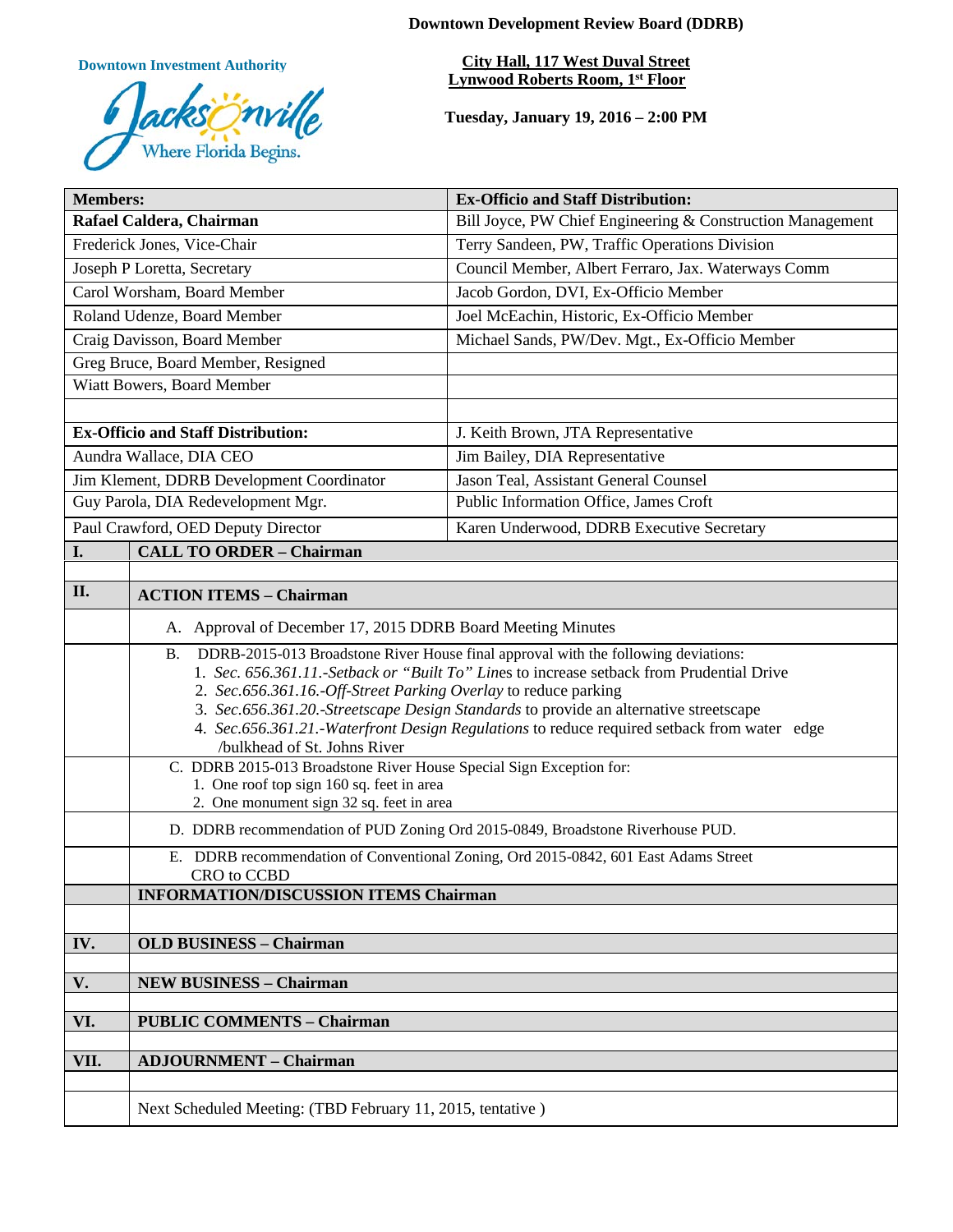

**Downtown Investment Authority Downtown Development Review Board (DDRB)** 

**City Hall, 117 West Duval St. 2nd Floor, Conference Room C**

*Tuesday, January 19, 2016 - 2:00 p.m.*

#### *MEETING* **MINUTES**

**Board Members Present:** Chair R. Caldera, J. Loretta, C. Worsham, W. Bowers and R. Udenze

**Board Members Not Present:** Vice Chair F. Jones and C. Davisson

**DIA Board Members Present:** Chair J. Bailey

**DIA Staff Present:** Guy Parola, Redevelopment Manger; Jim Klement, Staff Liaison; and Karen Eiland, Executive Secretary

**Representing Office of City Council: None**

**Representing Office of the Mayor: D**r. Johnny Gaffney, Boards & Commissions Liaison

**Representing Office of General Counsel:** Jason Teal

#### **I. CALL TO ORDER**

Chairman Caldera convened the meeting with a quorum present and called the meeting to order at approximately 2:00 p.m.

Chairman Caldera asked anyone wishing to speak on a particular project to complete a public speaker card and reminded Board members to disclose if they had any ex-parte communication with any of the applicants presenting projects today or conflicts of interest prior to the item being addressed by the Board.

#### **II. ACTION ITEMS**

#### **A. APPROVAL of the December 17, 2015 DDRB BOARD MEETING MINUTES**

#### **A MOTION WAS MADE BY BOARD MEMBER WORSHAM AND SECONDED BY BOARD MEMBER BOWERS APPROVING THE DECEMBER 17, 2015 DDRB MEETING MINUTES. THE MOTION PASSED UNANIMOUSLY 5-0.**

Board Member Udenze attended the meeting after the minutes were approved.

#### **B. DDRB 2015-013, BROADSTONE RIVER HOUSE FINAL REVIEW WITH FOUR (4) DEVIATIONS.**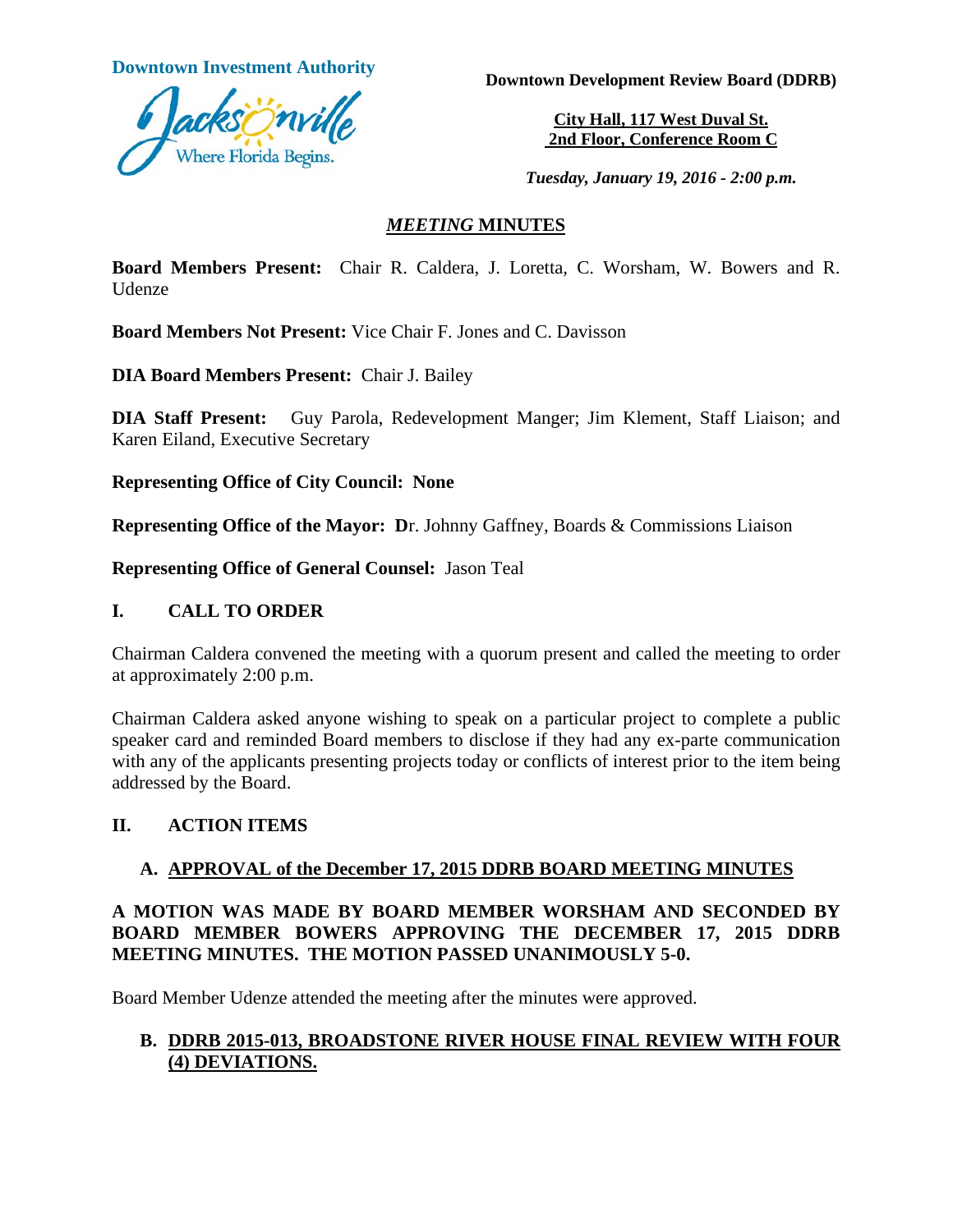Downtown Development Review Board (DDRB) January 19, 2016 Page 2 of 5

Mr. Klement reviewed the staff report dated January 19, 2016 for DDRB Application 2015-013 request for final review with deviations.

Jason Teal pointed out the Board to consider the applications and vote on the individual deviations. Jim Klement stated that this project will need to receive the COJ approval for the PUD applications prior to issuance of permits.

Jason Sheppard, Dwell Design Studio and Tim Griff provided a presentation. Wyman Duggan, Agent was available to answer any questions.

The Board Members made relevant comments.

Chairman Caldera called for comments from the public and noted that no requests to speak were received.

**A MOTION WAS MADE BY BOARD MEMBER WORSHAM AND SECONDED BY BOARD MEMBER LORETTA APPROVING DDRB 2015-013 DEVIATION TO SECTION 656.361.11. SETBACK OR "BUILT TO" LINES TO INCREASE THE PRUDENTIAL DRIVE SETBAK REQUIREMENT TO 8 FEET FROM THE REQUIRED 0 FEET. THE MOTION PASSED UNANIMOUSLY 5-0.**

**A MOTION WAS MADE BY BOARD MEMBER BOWERS AND SECONDED BY BOARD MEMBER LORETTA APPROVING DDRB 2015-013 DEVIATION TO SECTION 656.361.16 OFF STREET PARKING OVERLAY, TO REDUCE THE REQUIREMENT FROM THE REQUIRED 492 VEHICLE PARKING SPACES TO THE PROVIDED 462 VEHICLE SPACES . THE MOTION PASSED UANIMOUSLY 5-0.**

**A MOTION WAS MADE BY BOARD MEMBER WORSHAM AND SECONDED BY BOARD MEMBER LORETTA APPROVING DDRB 2015-013 DEVIATION TO SECTION 656.361.20 STREETSCAPE DESIGN STANDARDS TO PERMIT ALTERNATIVE STREETSCAPE DESIGN FOR A WIDER SIDEWALK, A MODIFIED INTRA-DISTRICT STREETSCAPE DESIGN, AND AN INCREASED LANDSCAPE PLANTING ALONG THE PRUDENTIAL DRIVE FRONTAGE. THE MOTION PASSED UNANIMOUSLY 5-0.**

**A MOTION WAS MADE BY BOARD MEMBER WORSHAM AND SECONDED BY BOARD MEMBER LORETTA APPROVING DDRB 2015-013 DEVIATION TO SECTION 656.361.21 WATERFRONT DESIGN REGULATIONS REDUCING THE REQUIRED 50 FOOT SETBACK TO PERMIT A MINIMUM SETBACK OF 14 FEET FROM THE WATER EDGE OR BULKHEAD OF THE SAINT JOHNS RIVER FRONTAGE. THE DEVELOPER SHALL SUBMIT TO DDRB STAFF WAYFINDING GRAPHICS FOR INSTALLATION BY THE DEVELOPER TO IDENTIFY GENERAL PUBLIC ACCESS TO THE RIVERWALK FROM PRUDENTIAL DRIVE FRONTAGE AND ALSO ON THE RIVERWALK ENTRANCE TO PRUDENTIAL DRIVE FRONTAGE. THE MOTION PASSED UNANIMOUSLY 5-0.**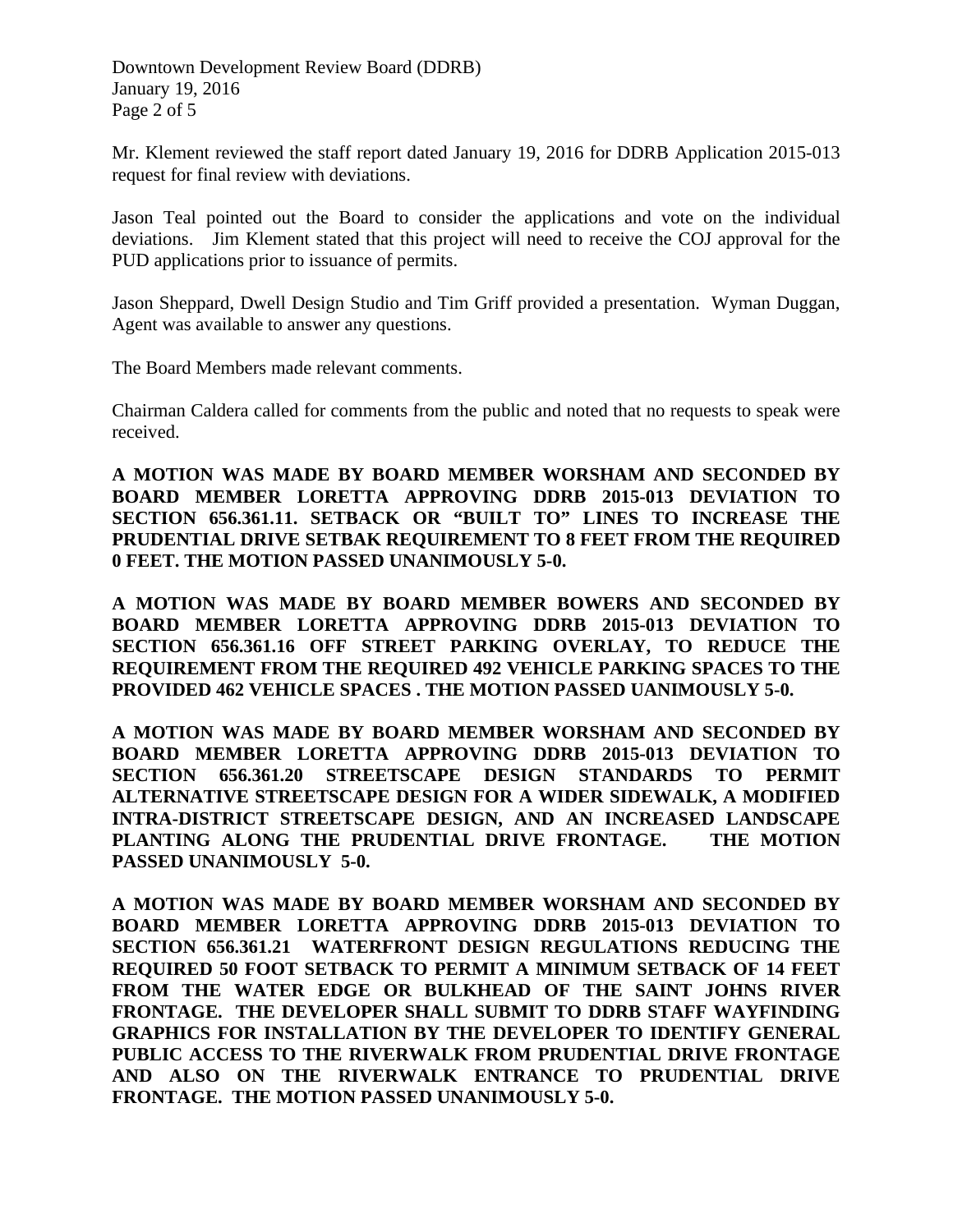Downtown Development Review Board (DDRB) January 19, 2016 Page 3 of 5

The DDRB then took action to approve final DDRB application 2015-13 subject to the following conditions:

**A MOTION WAS MADE BY BOARD MEMBER WORSHAM AND SECONDED BY BOARD MEMBER LORETTA APPROVING DDRB 2015-013 FOR FINAL APPROVAL WITH TWO (2) CONDITIONS. 1. APPLICANT SHALL RECEIVE COJ APPROVAL FOR PUD ORD. 2015-849 PRIOR TO ISSUANCE OF PERMITS FOR CONSTRUCTION. 2. PROJECT SHALL RECEIVE FINAL APPROVAL FOR SPECIAL SIGN EXCEPTION FOR ONE ROOF-TOP SIGN AND ONE MONUMENT SIGN ON PRUDENTIAL DRIVE FRONTAGE AND WHARFSIDE WAY PRIOR TO ISSUANCE OF PERMITS FOR SIGNS. THE MOTION PASSED UANIMOUSLY 5-0**

# **C. DDRB 2015-013 BROADSTAONE RIVER HOUSE SPECIAL SIGN EXCEPTION FOR:**

- **1. ONE ROOFTOP SIGN 160 SQ FEET IN AREA**
- **2. ONE MONUMENT SIGN 32 SQ. FEET IN AREA**

The DDRB then heard the presentation for a Special Sign Exception and took action to approve final DDRB application for 2015-013 Special Sign Exception subject to the following conditions:

**A MOTION WAS MADE BY BOARD MEMBER UDENZE AND SECONDED BY BOARD MEMBER WORSHAM. APPROVING 1. ONE ROOF TOP SIGN OF 160 SQUARE FEET IN AREA FACING PRUDENTIAL DRIVE FRONTAGE, LOCATED AT THE SOUTHWEST CORNER OF THE DEVELOPMENT, 2. ONE MONUMENT SIGN OF 32 SQUARE FEET IN ARE AT THE INTERSECTION OF WHARFSIDE WAY AND PRUDENTIAL DRIVE FRONTAGE THAT INCLUDES A PEDESTRIAN COMPLIMENT ALONG THE PRUDENTIAL STREET FRONTAGE. THE FINAL DESIGN OF THE MONUMENT SIGN SHALL BE APPROVED BY DDRB STAFF AND A DDRB MEMBER (PREFERRED: ROLAND UDENZE) THE MOTION PASSED UANIMOUSLY 5-0.** 

#### **D. DDRB RECOMMENDATION OF PUD ZONING ORD 2015-0849, BROADSTONE RIVERHOUSE PUD.**

Andrew Hetzel, COJ Planning Department provided and overview of the report for application for rezoning Ordinance 2015-849.

Wyman Duggan, Agent was present to answer any questions.

Chairman Caldera called for comments from the public and noted that no requests to speak were received.

#### **A MOTION WAS MADE BY BOARD MEMBER WORSHAM AND SECONDED BY BOARD MEMBER UDENZE APPROVING DDRB RECOMMENDATION OF PUD**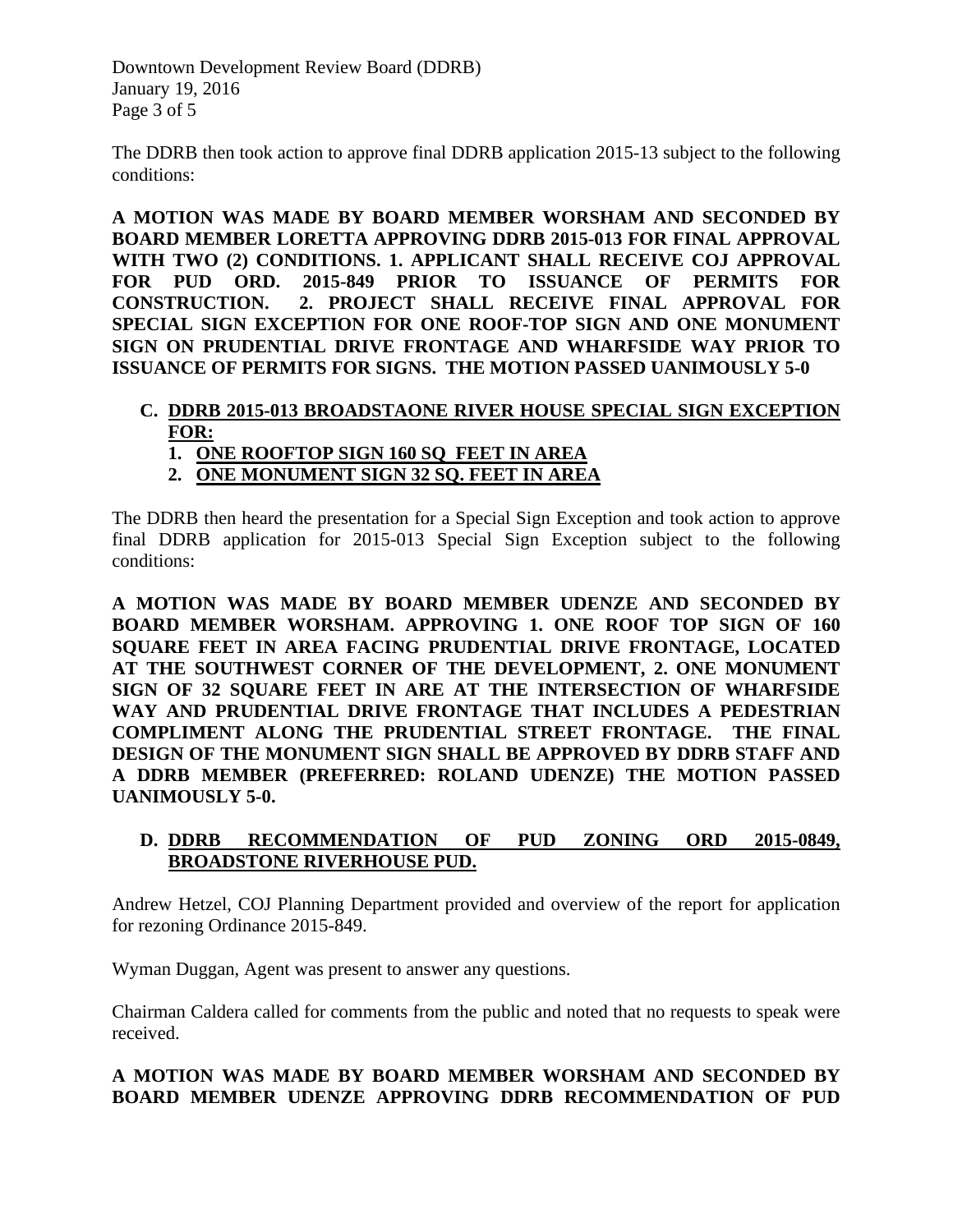#### **ZONING ORD 2015-849, BROADSTONE RIVERHOUSE PUD. THE MOTION PASSED UANIMOUSLY 5-0.**

### **E. DDRB RECOMMENDATION OF CONVENTIONAL ZONING, ORD 2015-0842, 601 EAST ADAMS STREET CRO TO CCBD.**

The Board made relevant comments.

#### **A MOTION WAS MADE BY BOARD MEMBER WORSHAM AND SECONDED BY APPROVING DDRB RECOMMENDATION OF COVENTIONAL ZONING, ORD 2015- 842, 601 EAST ADAMS STREET CRO TO CCBD. THE MOTION PASSED UNANIMOUSLY 5-0.**

Andrew Hetzel, COJ Planning Department provided an overview of the report for application for rezoning Ordinance 2015-842

The Board made relevant comments.

Jason Teal inquired about a deed restriction that requires a cap to remain in place. Mr. Duggan stated that he would check into it.

#### **A MOTION WAS MADE BY BOARD MEMBER LORETTA AND SECONDED BY BOARD MEMBER WORSHAM APPROVING DDRB RECOMMENDATION OF CONVENTIONAL ZONING, ORDINANCE 2015-842, 601 EAST ADAMS STREET CRO TO CCBD. THE MOTION PASSED UNANIMOUSLY 5-0.**

## **III. INFORMATION/DISCUSSION ITEMS**

None

#### **IV. OLD BUSINESS**

None

#### **V. NEW BUSINESS**

None

#### **VI. PUBLIC COMMENT** None

#### **VII. ADJOURNMENT**

There being no further business, Chair Caldera adjourned the meeting at approximately 4:00 p.m.